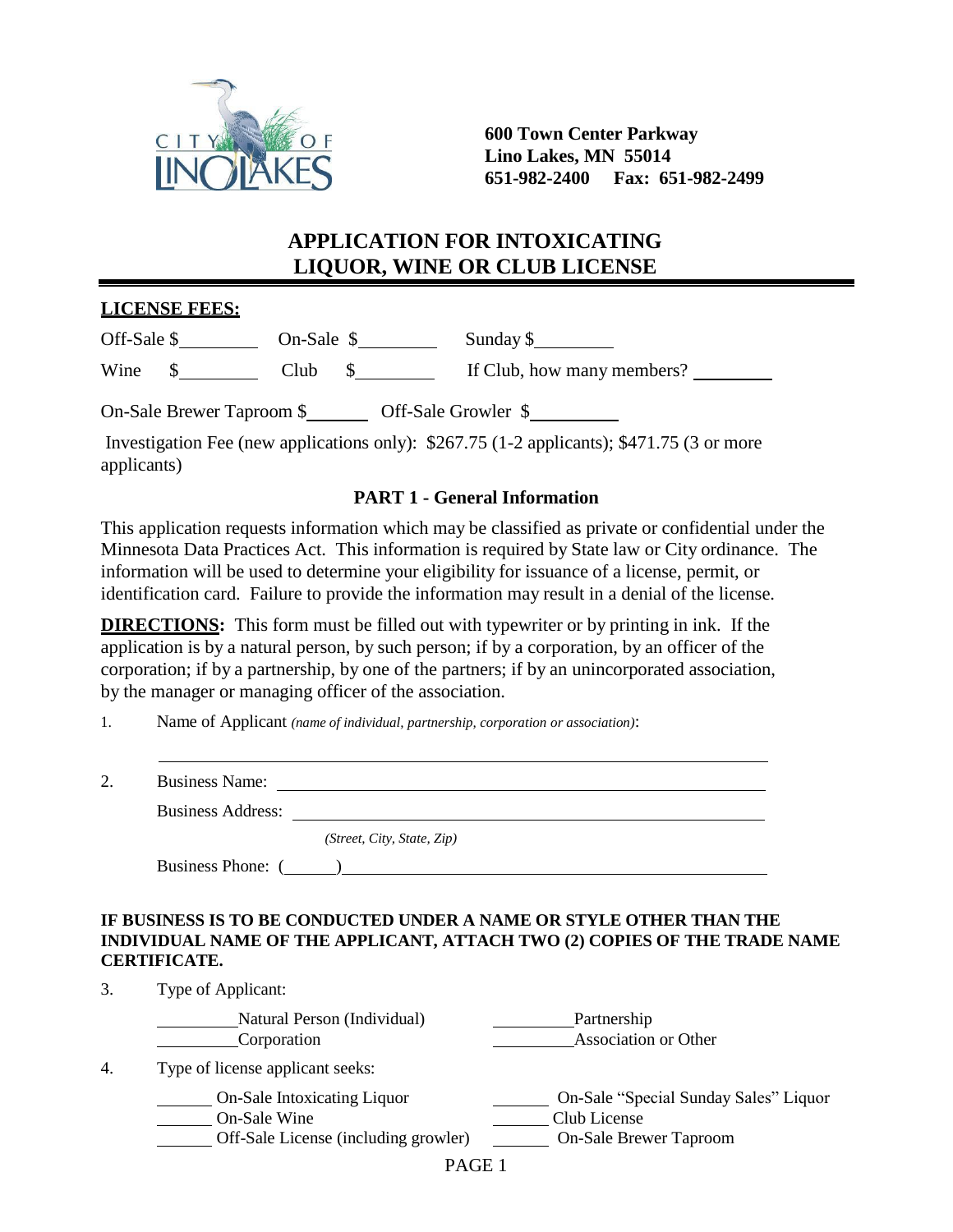## **INDIVIDUAL**

5 (a). If applicant is a natural person (individual), state full name, residence and business address and telephone numbers.

| Full Name: |                          |                  |                 |  |
|------------|--------------------------|------------------|-----------------|--|
|            | First                    | $\boldsymbol{M}$ | Last            |  |
|            | Residence Address:       |                  | Phone: $(\_\_)$ |  |
|            | (Street)                 |                  |                 |  |
|            |                          |                  |                 |  |
|            | (City, State, Zip)       |                  |                 |  |
|            | <b>Business Address:</b> |                  | Phone: $($ )    |  |
|            | (Street)                 |                  |                 |  |
|            | (City, State, Zip)       |                  |                 |  |

**A Personal History form must be filled out and attached for the individual in 5(a).**

## **PARTNERSHIP**

6 (a). If the applicant is a partnership, state full name, residence and business addresses, telephone numbers, and interest of each member of the partnership.

|        | Full Name: 1000 million and 1000 million and 1000 million and 1000 million and 1000 million and 1000 million and 1000 million and 1000 million and 1000 million and 1000 million and 1000 million and 1000 million and 1000 mi |                                 |      | Interest:                                                  | $\%$ |
|--------|--------------------------------------------------------------------------------------------------------------------------------------------------------------------------------------------------------------------------------|---------------------------------|------|------------------------------------------------------------|------|
|        | First                                                                                                                                                                                                                          | M                               | Last |                                                            |      |
|        |                                                                                                                                                                                                                                |                                 |      | Residence Address: Phone: (2012)                           |      |
|        |                                                                                                                                                                                                                                | (Street)                        |      |                                                            |      |
|        |                                                                                                                                                                                                                                | $\overline{(City, State, Zip)}$ |      |                                                            |      |
|        |                                                                                                                                                                                                                                |                                 |      | Business Address: Phone: (2012)                            |      |
|        |                                                                                                                                                                                                                                | (Street)                        |      |                                                            |      |
|        |                                                                                                                                                                                                                                | $\overline{(City, State, Zip)}$ |      | <u> 1989 - Johann Stoff, amerikansk politiker (* 1908)</u> |      |
| 6 (b). |                                                                                                                                                                                                                                |                                 |      |                                                            |      |
|        | First                                                                                                                                                                                                                          | $\boldsymbol{M}$                | Last |                                                            |      |
|        |                                                                                                                                                                                                                                |                                 |      | Residence Address: Phone: (2012)                           |      |
|        |                                                                                                                                                                                                                                | (Street)                        |      |                                                            |      |
|        |                                                                                                                                                                                                                                | (City, State, Zip)              |      |                                                            |      |
|        |                                                                                                                                                                                                                                |                                 |      | Business Address: Phone: (2012)                            |      |
|        |                                                                                                                                                                                                                                |                                 |      |                                                            |      |
|        |                                                                                                                                                                                                                                | (City, State, Zip)              |      |                                                            |      |
| 6 (c). | The managing partner will be:                                                                                                                                                                                                  |                                 |      |                                                            |      |
|        | Full Name: First M Last                                                                                                                                                                                                        |                                 |      | Phone: (                                                   |      |
|        |                                                                                                                                                                                                                                |                                 |      |                                                            |      |
|        |                                                                                                                                                                                                                                |                                 |      |                                                            |      |
|        |                                                                                                                                                                                                                                | (Street, City, State, Zip)      |      |                                                            |      |

**A Personal History form must be filled out and attached for each of the individuals in 6(a), 6(b).**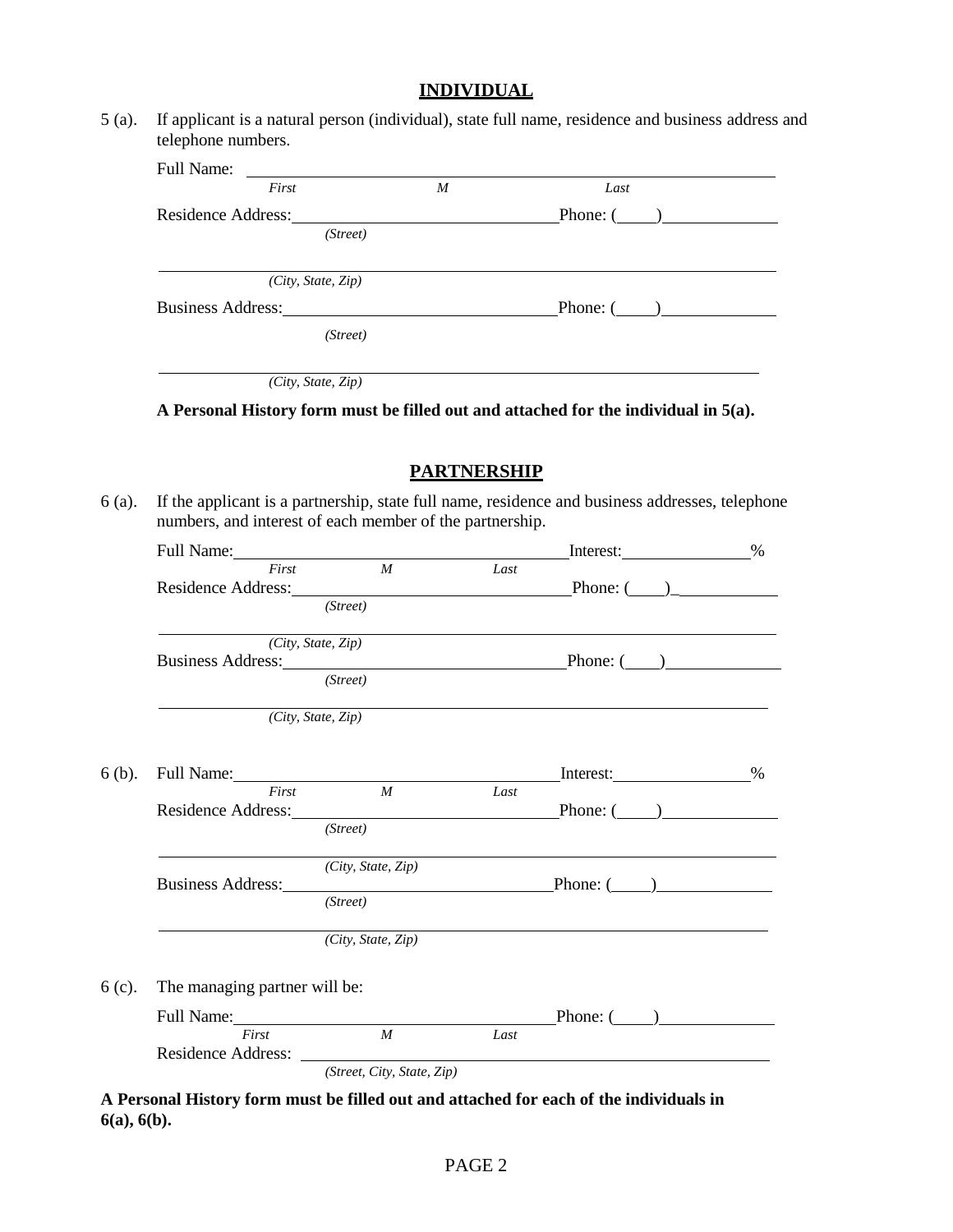#### **CORPORATION**

7 (a). If the applicant is a corporation or association, give the name of the corporation or association, address, telephone number, home office address and telephone number. Name of Corporation: State of Incorporation or Association Lino Lakes Address: Phone: ( ) *(Street) (City, State, Zip)* 7 (b). The full names, residence addresses and telephone numbers of all officers of said corporation or association. President: Phone: ( ) Residence Address: *(Street, City, State, Zip)* Vice President: Phone: (2012) Residence Address: *(Street, City, State, Zip)* Secretary: Phone: ( ) Residence Address: *(Street, City, State, Zip)* Treasurer: Phone: () Residence Address: *(Street, City, State, Zip)* 7 (c). The full names, residence addresses and telephone numbers of all persons who singly or together with their spouse and his or her parents, brothers, sisters or children, own or control an interest in said corporation or association in excess of five percent (5%). *(If necessary attach list of additional names)* Full Name: <u>2000 Martin Communications and the Interest:</u> 2000 Martin Communications and the United States of the Martin Communications of the Martin Communication of the Martin Communications of the Martin Communications Residence Address: Phone: (2014)

| Full Name:         |                    | Interest:    | %    |
|--------------------|--------------------|--------------|------|
| Residence Address: |                    | Phone: $($ ) |      |
|                    | (Street)           |              |      |
|                    | (City, State, Zip) |              |      |
| Full Name:         |                    | Interest:    | $\%$ |
| Residence Address: |                    | Phone: (     |      |
|                    | (Street)           |              |      |

*(City, State, Zip)*

**A Personal History form must be filled out and attached for each of the individuals in 7(a), 7(b), and 7(c).**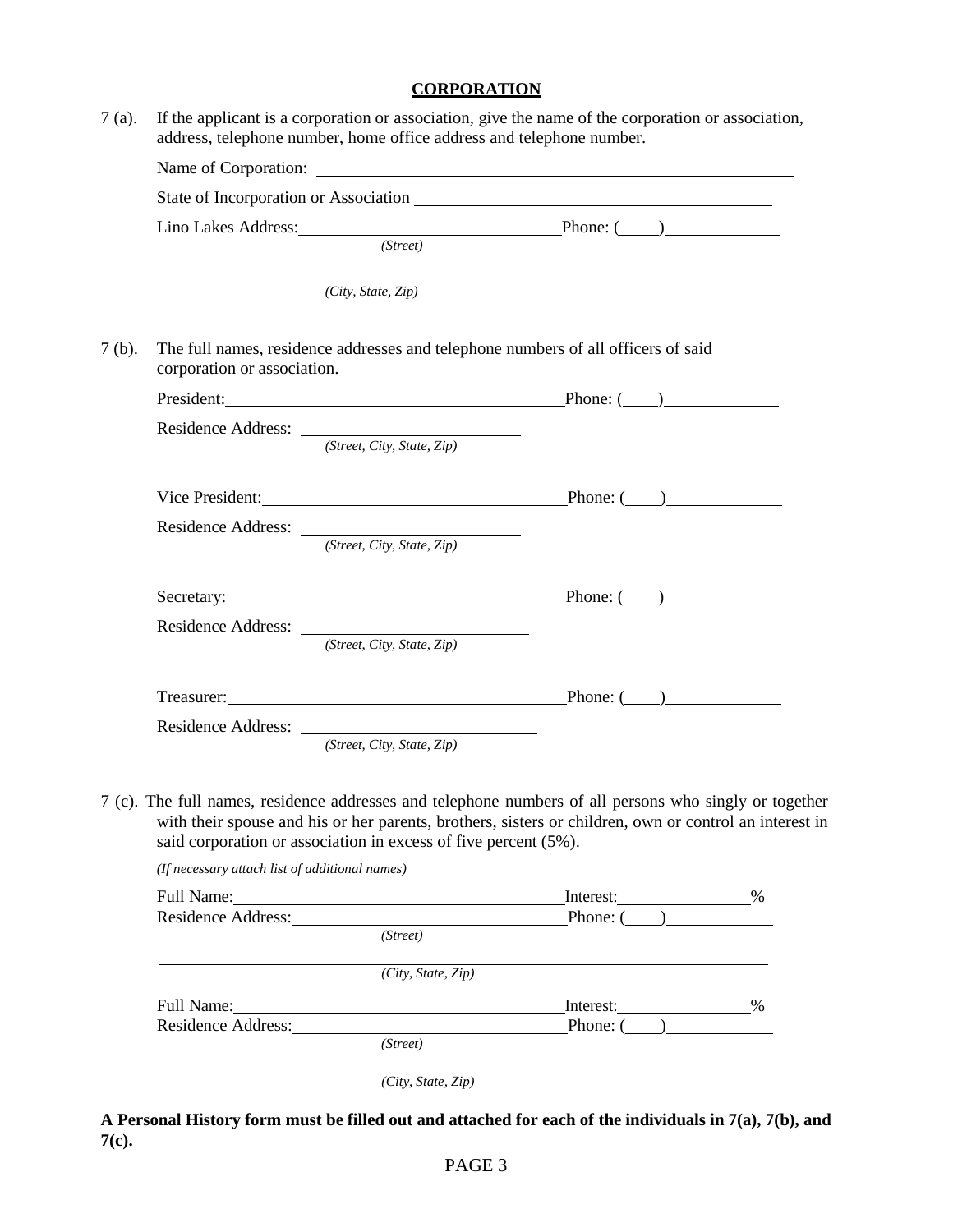#### **THE FOLLOWING QUESTIONS SHOULD BE ANSWERED BY ALL APPLICANTS:**

8. Restaurant Status: For the purposes of City of Lino Lakes liquor licensing regulations, the term "restaurant" is defined as an eating facility, other than a hotel, under the control of a single proprietor or manager, where meals are regularly prepared on the premises, where full waitress/waiter table service is provided, where a customer orders food from printed menus and where the main food course is served and consumed while seated at a single location. To be a restaurant as defined by these regulations, an establishment shall have a license from the state as required by M.S. 157.16, as it may be amended from time to time, and meet the definition of either a "small establishment", "medium establishment" or "large establishment" as defined in M.S. 157.16, subd. 3d, as it may be amended from time to time. An establishment which serves prepackaged food that receives heat treatment and is served in the package or frozen pizza that is heated and served, shall not be considered to be a restaurant for the purposes of this ordinance unless it meets the definitions of an establishment under M.S. 157.16. Restaurant status is required for a Sunday sales license.

Is the establishment for which the liquor license is requested a restaurant?

8a. If application is for a Club license, please note number of members in club

- 9. Have the necessary applications for City licenses (such as a tobacco license, dance) for this establishment been prepared for submission? Yes No No
- 9a. Does the applicant(s) hold any other liquor licenses? Yes No If yes, give details:
- 10. Are any real estate taxes, special assessments, or other financial claims of the City of Lino Lakes, County of Anoka or State of Minnesota delinquent or unpaid for the premises to be licensed?

| <b>Yes</b> | No | If yes, give details: |
|------------|----|-----------------------|
|            |    |                       |

11. Minnesota Tax ID Number

12. Federal Tax ID  $^{\#}$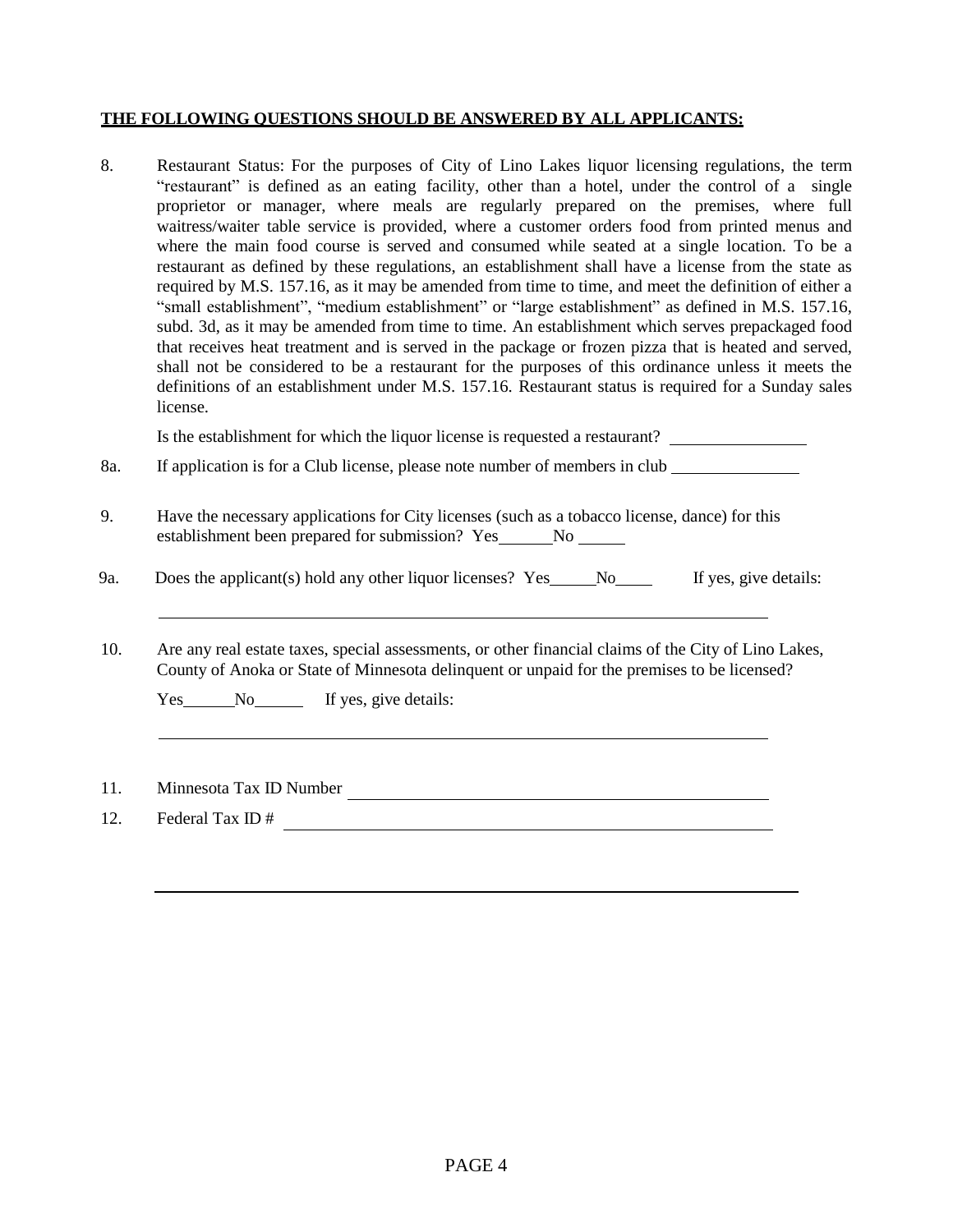## **APPLICANTS FOR A NEW LIQUOR LICENSE:** ANSWER ALL OF THE FOLLOWING **OUESTIONS**

## **APPLICANTS FOR RENEWAL OF AN EXISTING LIQUOR LICENSE:** REVIEW AND ANSWER THE FOLLOWING QUESTIONS IF THERE HAVE BEEN ANY CHANGES SINCE YOUR LAST RENEWAL

- 13. State the exact description of the premises to be licensed. (Applicant must also submit a site plan showing dimensions, location of buildings, street access, parking facilities, and the locations of and distances to the closest point of a church structure or the closest point on a lot occupied by a public school.)
- 14. How are the premises zoned under the Lino Lakes Zoning Ordinance (this information can be obtained from the city)?
- 15. State full names and business addresses and telephone numbers of the owner or owners of the building wherein the licensed business will be located, if the owner is other than the applicant:

Full Name:

Address: Phone: ( )

*(Street)*

*(City, State, Zip)*

16. Where the building is owned by other than the applicant, state in summary the conditions of lease arrangement, such as term of lease, monthly rental, renewal privileges, etc.

17. If the building is owned by the individual applicant, partnership, corporation or association, state:

(a) Date purchased:

(b) Name and Address of person purchased from:

(c) Purchase Price: \$ Down payment: \$

(d) Who currently holds the mortgage - Name and Address:

(e) Amount of contract for deed: \$

(f) Who currently holds contract for deed - Name and Address: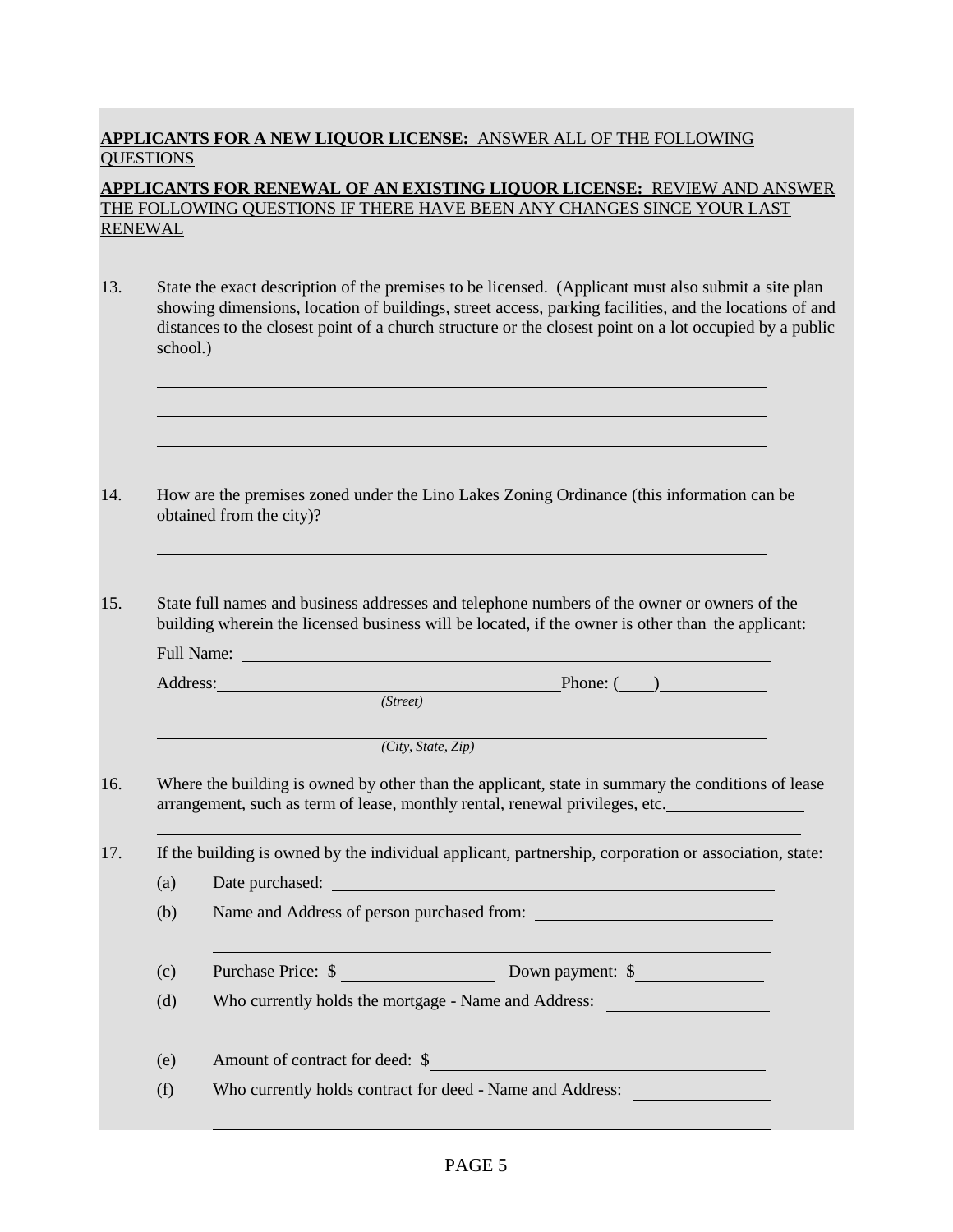|     | (g)        |                                                                                                                                                                                                                                                                                                                                                                                                                                                                                                                                 |
|-----|------------|---------------------------------------------------------------------------------------------------------------------------------------------------------------------------------------------------------------------------------------------------------------------------------------------------------------------------------------------------------------------------------------------------------------------------------------------------------------------------------------------------------------------------------|
|     | (h)        | Term of contract for deed:                                                                                                                                                                                                                                                                                                                                                                                                                                                                                                      |
|     | (i)        |                                                                                                                                                                                                                                                                                                                                                                                                                                                                                                                                 |
|     | (i)        | Rate of interest on contract for deed:                                                                                                                                                                                                                                                                                                                                                                                                                                                                                          |
|     | (k)        | State the monthly payment at which the mortgage and/or contract for deed is<br>being liquidated: experience of the state of the state of the state of the state of the state of the state of the state of the state of the state of the state of the state of the state of the state of the state of the stat                                                                                                                                                                                                                   |
|     |            | 18. (a) State the total cost of assets acquired to start this business including the business premises, if<br>purchased, fixtures, furniture, equipment, merchandise for resale, cash for working capital, prepaid<br>insurance and any other assets. (If acquired from predecessor, attach purchase agreement.):                                                                                                                                                                                                               |
|     |            |                                                                                                                                                                                                                                                                                                                                                                                                                                                                                                                                 |
|     |            | 19. (b) Of the above cost of assets acquired, state the amount that is provided by the person(s) investing in                                                                                                                                                                                                                                                                                                                                                                                                                   |
| 20. |            | Give full names, addresses, and telephone numbers of all persons, other than the applicant, who<br>have any financial interest in the business, buildings, premises, fixtures, furniture, or stock in trade.<br>State the nature of the interest amount thereof, and the terms for payment or other reimbursement.<br>(This shall include, but not be limited to, any lessees, lessors, mortgagors, lenders, lien holders,<br>trustees, trustors and persons who have co-signed notes or otherwise loaned, pledged, or extended |
|     |            | security for any indebtedness of the applicant.)                                                                                                                                                                                                                                                                                                                                                                                                                                                                                |
|     |            | Full Name: Phone: Phone: Phone: (2014)                                                                                                                                                                                                                                                                                                                                                                                                                                                                                          |
|     |            | Residence Address:<br>(Street, City, State, Zip)                                                                                                                                                                                                                                                                                                                                                                                                                                                                                |
|     |            | Nature of Interest, etc:                                                                                                                                                                                                                                                                                                                                                                                                                                                                                                        |
|     |            |                                                                                                                                                                                                                                                                                                                                                                                                                                                                                                                                 |
|     | Full Name: | Phone: $\begin{pmatrix} 1 & 1 \\ 1 & 1 \end{pmatrix}$<br><u> 1980 - Johann Barbara, martxa amerikan personal (</u>                                                                                                                                                                                                                                                                                                                                                                                                              |
|     |            | Residence Address: (Street, City, State, Zip)                                                                                                                                                                                                                                                                                                                                                                                                                                                                                   |

**If this application is for premises either planned or under construction or undergoing substantial alteration, the application shall be accompanied by a set of preliminary plans showing the design of the proposed premises to be licensed. If the plans or design are on file with the Building Department, no additional plans need be filed with this application.**